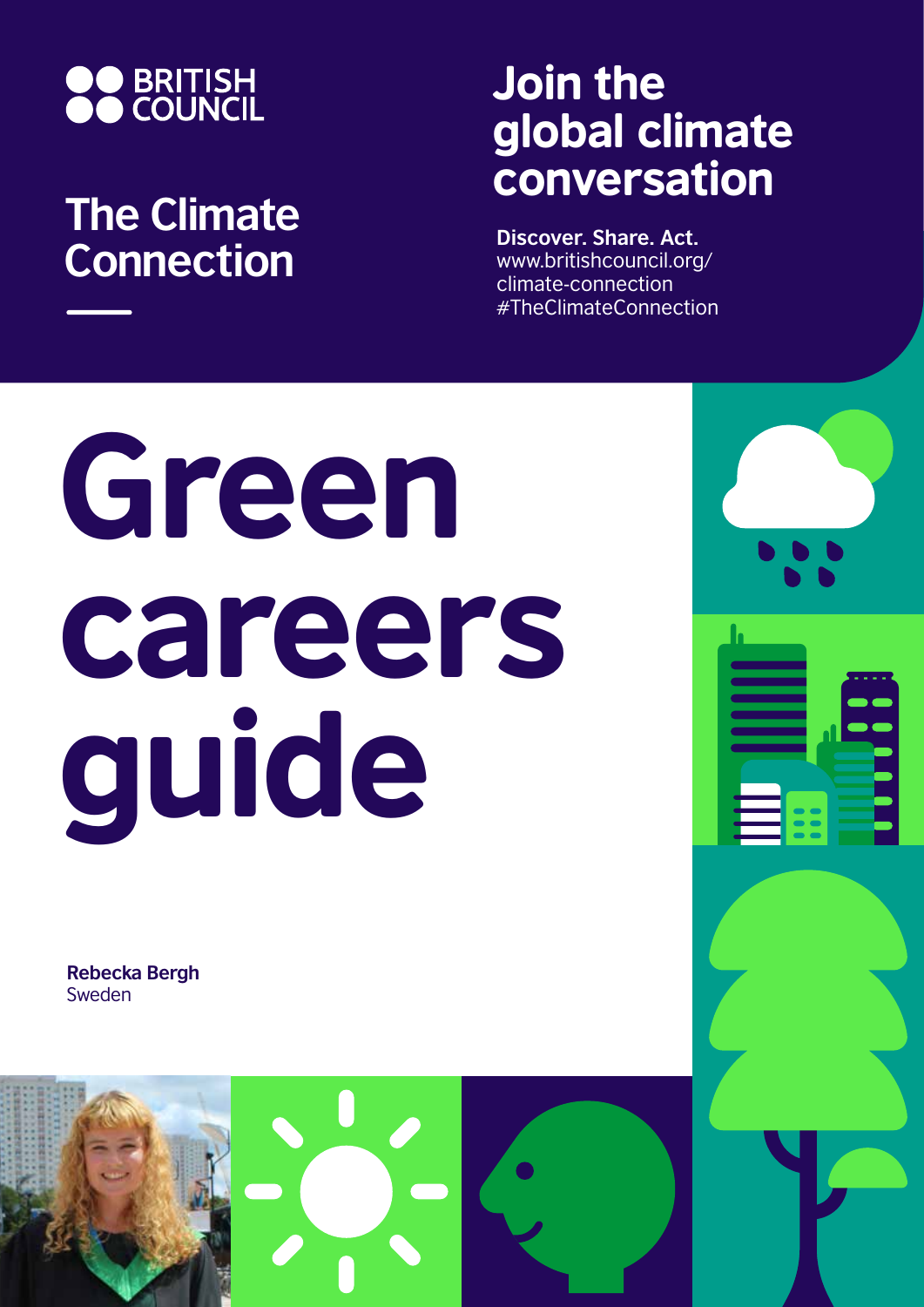## Rebecka Bergh Sweden



**My name is Rebecka and I'm originally from the Dalarna region in Sweden. I'm not sure when my interest in climate change started but since I found out about the issue as a teenager I couldn't stop thinking about it. Like many others who go into the field I think I was baffled by how quiet it was around this massive and incredibly unjust problem, and how little that was being done. This made me want to learn everything there is to know about it (still working on this!) and see if I could make it a career.** 

So when it came to start studying at a university I knew that I wanted to get into the environmental sciences and was drawn to the UK as a way to improve my English. I was especially drawn to Glasgow because of the good universities and lively student life. I studied Environmental Management at Glasgow Caledonian University and really enjoyed my four years there. The degree focused on the need for effective management of energy, waste, natural resources, built environments and social issues under the threat of climate change. It provided me with a broad foundation and allowed me to look at the social aspects of a changing natural environment as well, and I wrote my dissertation on environmental justice. At the university I also managed to volunteer and get small jobs for the sustainability team which gave me really useful experience.



When I left university I got a graduate placement working with natural capital communications at a nature conservation agency in Scotland. After that I continued working at the same organisation but in the biodiversity team. Being there was a great first experience and I got to work on a lot of exciting projects like a nature video competition, climate change learning and development, how to get young people more involved in the organisation's work and exploring the options for a new national biodiversity strategy.

Since October I've been working at the British Embassy in Stockholm in the role of Climate Change Projects Officer. My current job is about supporting delivery of an ambitious COP26 and maximising cooperation between the UK and Sweden on climate and environmental matters. That means following ambitious new policy in both countries, sharing best practice in different sectors, looking at how work can made more ambitious within COP26 objectives, speaking to people from different organisations with an interest in climate and work on climate communications.

#TheClimateConnection www.britishcouncil.org/climate-connection